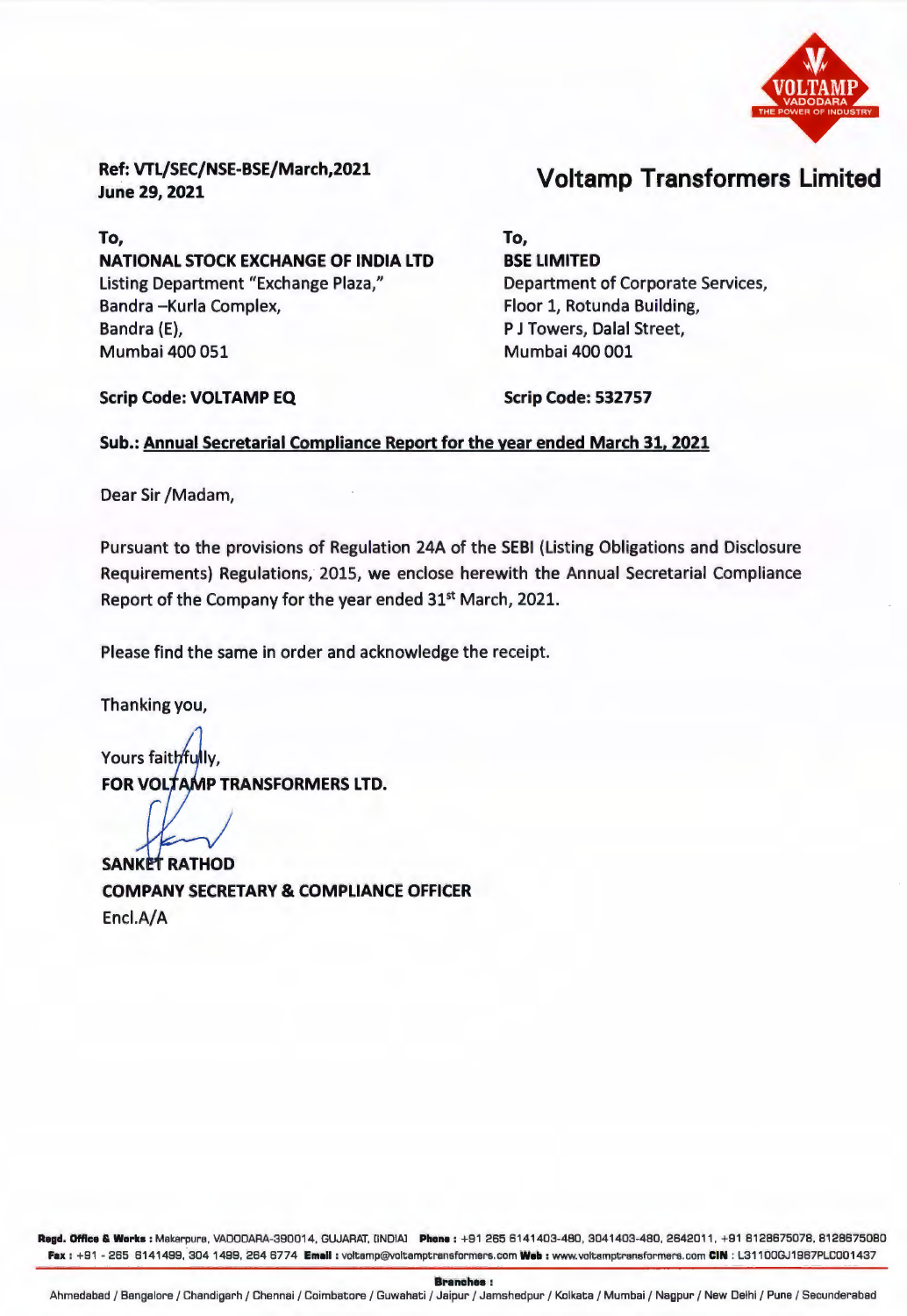

CS J. J. Gandhi - M. Com., LL. B., D. L. P., F. C. S. Email: jjgandhics@gmail.com

**J. J. Gandhi & Co.** F46, India Bulls Mega Mall<br>Practising Company Secretaries & Insolvency Professional Phone (o) 2985022 Cell : 9374620085

## Secretarial Compliance Report of

Voltamp Transformers Limited

For the financial year ended 31" March 2021

[Pursuant to Regulation 24A of SEBI (LODR) Regulations, 2015 as amended]

To Voltamp Transformers Limited Makarpura, Vadodara 390014, Gujarat

I have examined;

- A. all the documents and records made available to us and explanation provided by Voltamp Transformers Limited (hereinafter called as 'the listed entity'),
- B. the filings/ submissions made by the listed entity to the stock exchanges,
- C. website of the listed entity,
- D. any other document/ filing, as may be relevant, which has been relied upon to make this certification,

for the year ended 31<sup>st</sup> March, 2021 (hereinafter referred to as 'review period') in respect of compliance with the provisions of:

- A. the Securities and Exchange Board of India Act, 1992 ("SEBI Act") and the Regulations, circulars, guidelines issued thereunder; and
- B. the Securities Contracts (Regulation) Act, 1956 ("SCRA"), rules made thereunder and the Regulations, circulars, guidelines issued thereunder by the Securities and Exchange Board of India {"SEBI");

The specific Regulations, whose provisions and the circulars/ guidelines issued thereunder, have been examined, include;

- a) Securities and Exchange Board of India (Listing Obligations and Disclosure Requirements) Regulations, 2015;
- b) Securities and Exchange Board of India (Issue of Capital and Disclosure Requirements) Regulations, 2018 - Not Applicable during the review period:

mp Transformers Limited - FY 2020-21

TAPA

Gandh

**BARODA** CP No. 2515 Page 1 of 3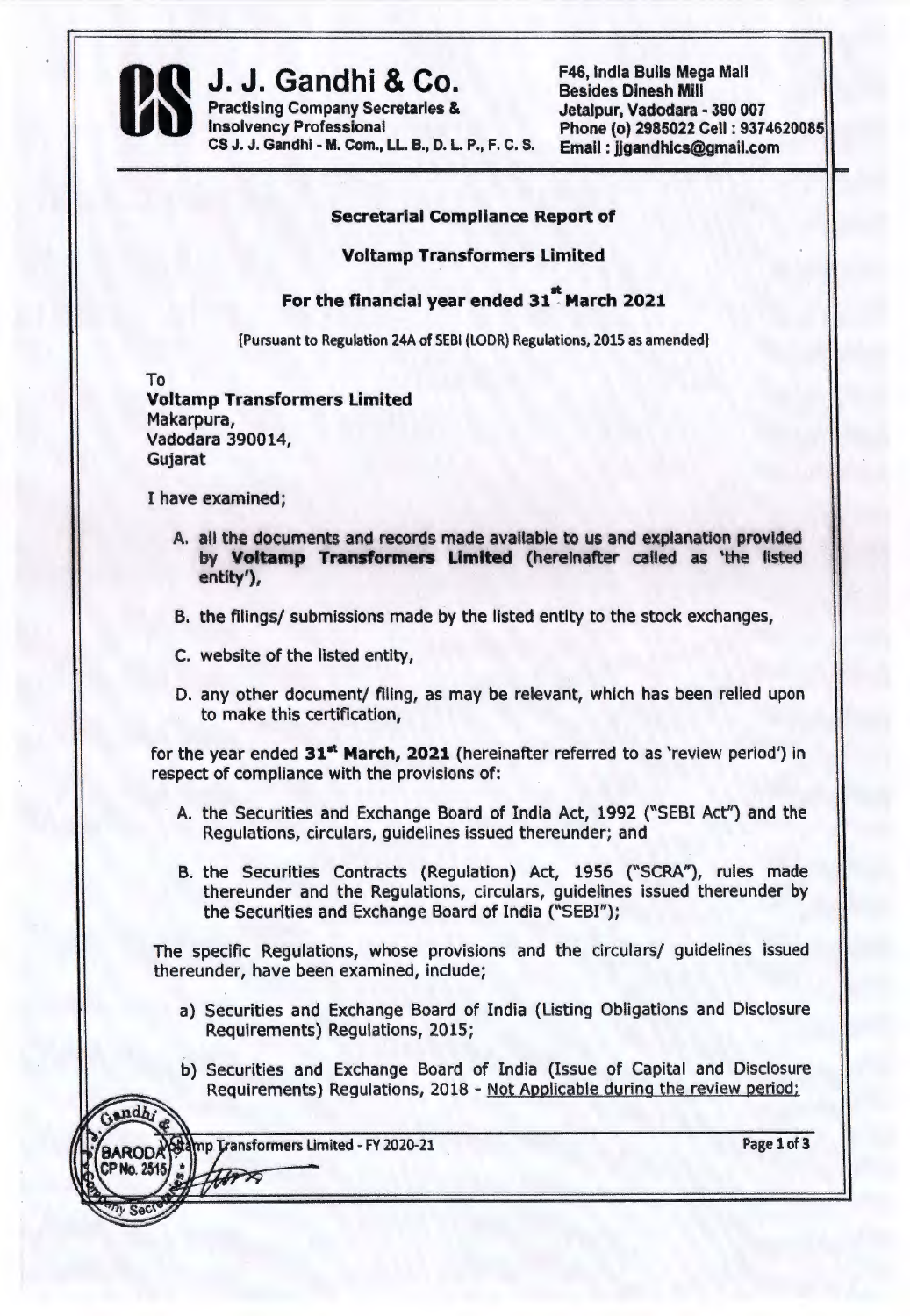

CS J. J. Gandhi - M. Com., LL. B., D. L. P., F. C. S.

**J. J. Gandhi & Co.** F46, India Bulls Mega Mall<br>
Practising Company Secretaries & Jetalpur, Vadodara - 390 007<br>
Insolvency Professional Phone (o) 2985022 Cell : 9374 Phone (o) 2985022 Cell: 9374620085 Email: jigandhics@gmail.com

c) Securities and Exchange Board of India (Substantial Acquisition of Shares and Takeovers) Regulations, 2011;

===-== .............. =============--....... -=-....... --=====================-....... =============~=

- d) Securities and Exchange Board of India (Buyback of Securities) Regulations, 2018 - Not Applicable during the review period;
- e) Securities and Exchange Board of India (Share Based Employee Benefits) Regulations, 2014 - Not Applicable during the review period;
- f) Securities and Exchange Board of India (Issue and Listing of Debt Securities) Regulations, 2008 - Not Applicable during the review period;
- g) Securities and Exchange Board of India (Issue and Listing of Non-Convertible and Redeemable Preference Shares) Regulations, 2013 - Not Applicable during the review period;
- h) Securities and Exchange Board of India (Prohibition of Insider Trading) Regulations, 2015;
- i) Securities and Exchange Board of India (Registrars to an Issue and Share Transfer Agents) Regulations, 1993 - The listed entity is not registered as Registrar to Issue and Share Transfer Agent;

and based on the above examination, I hereby report that, during the Review Period;

(a) The listed entity has complied with the provisions of the above Regulations and circulars/ guidelines issued thereunder.

| Sr.<br>No. | <b>Compliance Requirement</b><br>(Regulations/ circulars/<br>guidelines including specific<br>clause) | <b>Deviations</b>     | Observations/<br>remarks of the<br><b>PCS</b> |
|------------|-------------------------------------------------------------------------------------------------------|-----------------------|-----------------------------------------------|
|            |                                                                                                       | <b>Not Applicable</b> |                                               |

(b) The listed entity has maintained proper records under the provisions of the above Regulations and circulars/ guidelines issued thereunder in so far as it appears from my examination of those records.

(c) The following are the details of actions taken against the listed entity/ its promoters/ Directors either by SEBI or by Stock Exchanges (including under promoters/ Directors either by SEBI or by Stock Exchanges (including under rada)<br>the Standard Operating Procedures issued by SEBI through various circulars) BARODA<sup>C</sup> under the aforesaid Acts/ Regulations and circulars/ guidelines issued  $CP$ No. 2515 $\frac{1}{2}$ ||thereunder; 8 comme const form

 $n_y$  Sec! • oltamp Transformers Limited - FY 2020-21 Page 2 of 3

 $\mathcal{L}$